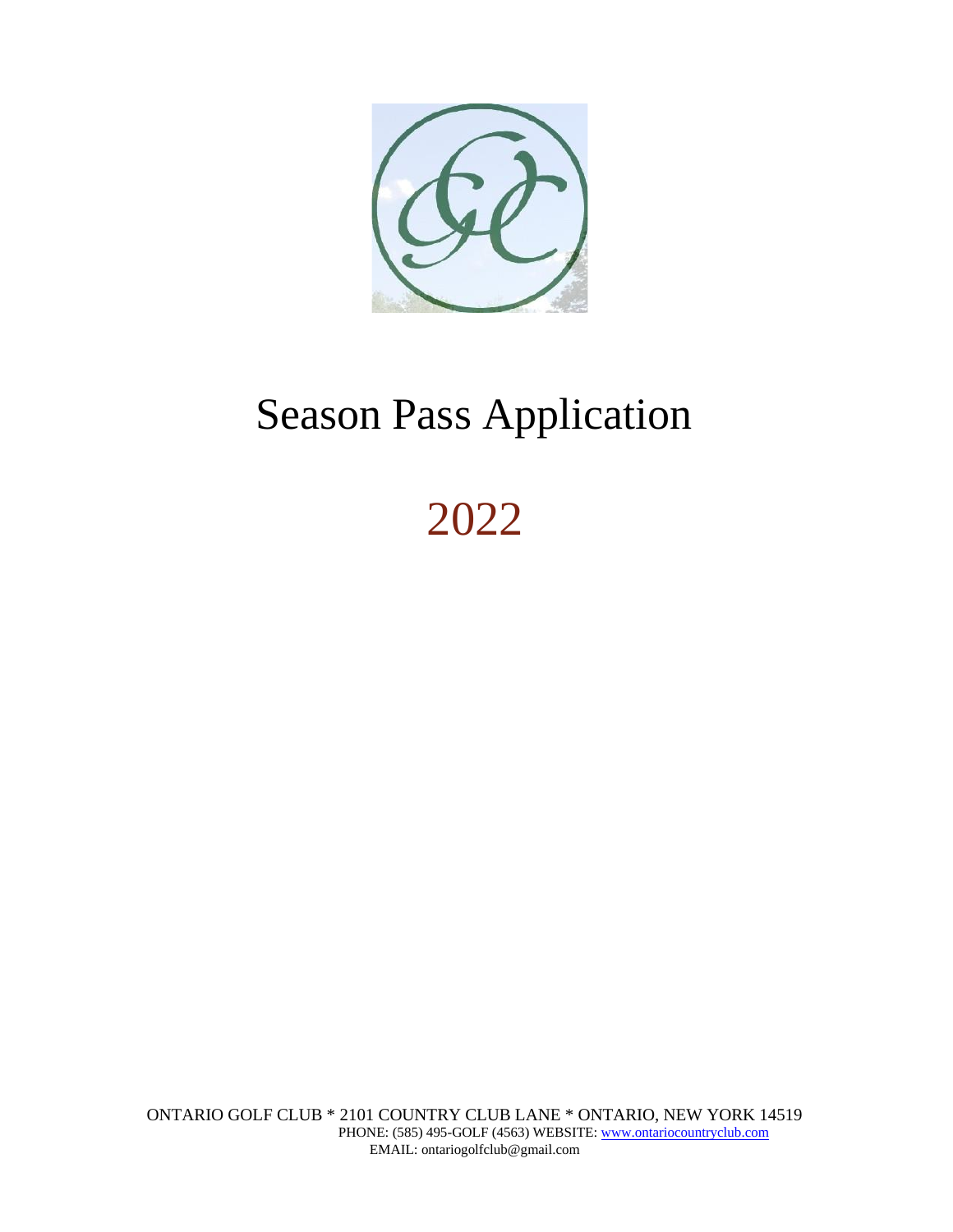## **SEASON PASS FEATURES**

\*All Plans include unlimited golf

\*Season Passes run May - October 15th

10-day advanced tee times – online or at the pro shop

Reciprocals at Other Golf Courses (as available)

\*\*Eligible to play in Club Tournaments, League and Events

## Junior Programs available

No Initiation Fee or Minimums

All Sales are FINAL! (Refunds will not be given due to circumstances that are beyond the control of OGC, such as weather related issues, customer illness or injury)

\*Jr and Young Adults No Tee Times before 1:00pm on Weekends and Holidays \*\* Some restrictions may apply, ie. Weekday pass holders will pay full rates for weekend events. † All Credit Card Transactions are subject to a 5% processing fee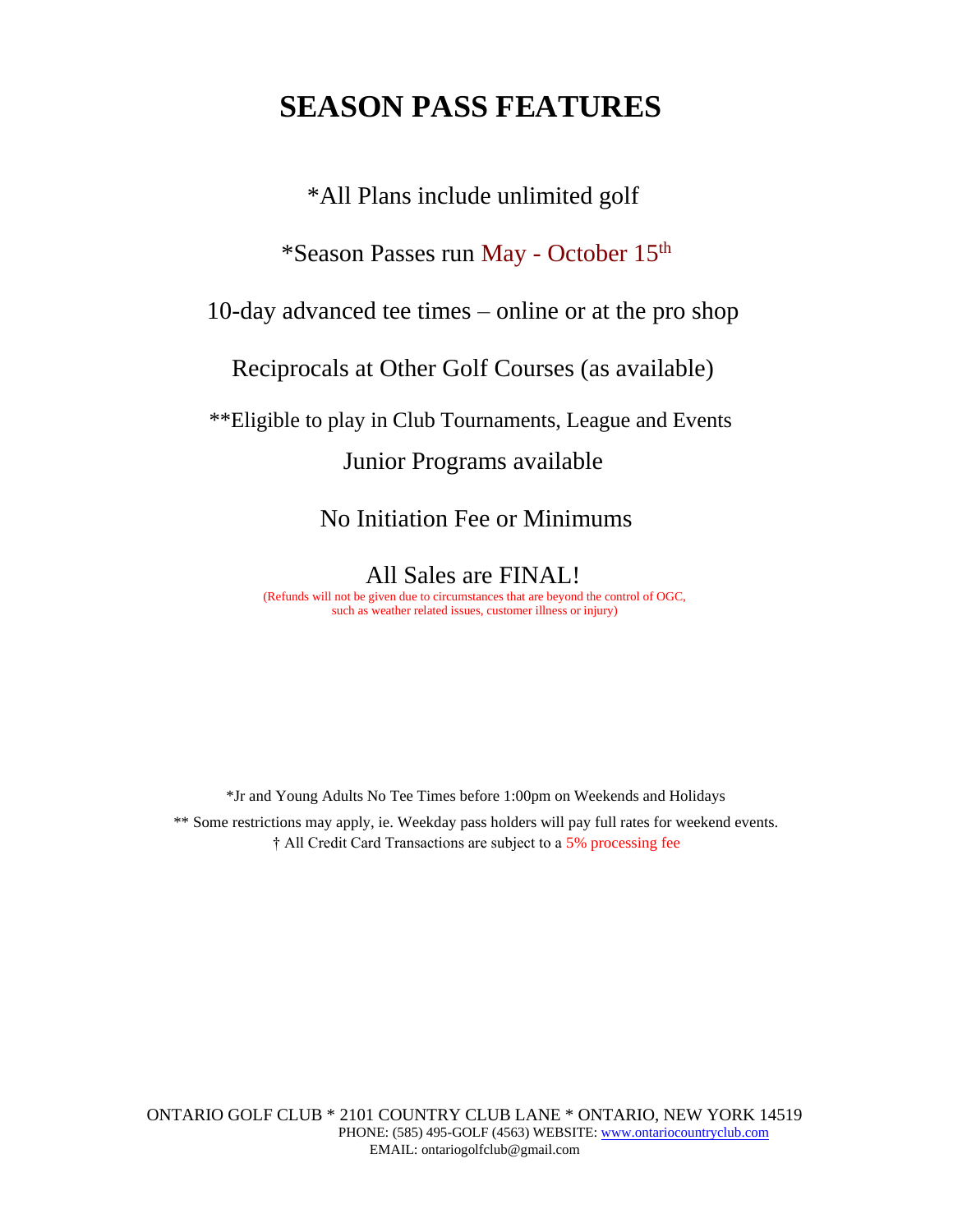## **SEASON PASS PRICING**

#### **7-DAY PLAY/WALKING**

| <b>Single</b>                                                  | \$1950 |
|----------------------------------------------------------------|--------|
| <b>*Family</b> (Children 18 & under, up to 21 still in school) | \$2650 |
| <b>Senior</b> (60 years or older)                              | \$1750 |
| <b>Senior Couple</b> (60 years or older)                       | \$2550 |
| * <b>Collegiate</b> (19-24 years of age)                       | \$1350 |
| * <b>Junior Golfer</b> (18 years of age and younger)           | \$750  |

**WEEKDAY PLAY\*\* (**Monday through Friday Excluding Holidays**)**

| <b>Single</b>                                                       | \$1475 |
|---------------------------------------------------------------------|--------|
| <b>*Family Golf</b> (Children 18 & under, up to 21 still in school) |        |
| <b>Senior</b> (60 years or older)<br>(Senior Couple - \$1750.00)    | \$1250 |

#### **DRIVING RANGE**

#### **GHIN HANDICAPS**

| <b>Non-Pass Holder</b> | $$50.00 + 4.00(tax) =$   | \$54    |
|------------------------|--------------------------|---------|
| <b>Pass Holder</b>     | $$35.00 + $2.80$ (tax) = | \$37.80 |

#### **BAG STORAGE**

| <b>Bag Storage (self)</b>          | $$95.00 + $7.60$ (tax) = | \$102.60              |
|------------------------------------|--------------------------|-----------------------|
| <b>Locker Rental in Club House</b> |                          | <b> \$175/Season </b> |

#### **MASTER PLAN (Unlimited Golf, Range, & Cart, Bag Storage, GHIN, 3 guest greens fee passes)**

| <b>Single</b>                                                     | \$2650 |
|-------------------------------------------------------------------|--------|
| <b>*Family</b> (Children 18 $\&$ under, up to 21 still in school) | \$3750 |
| <b>Senior</b> (60 years or older)                                 | \$2350 |
| <b>Senior Couple</b> (60 years or older)                          | \$3450 |